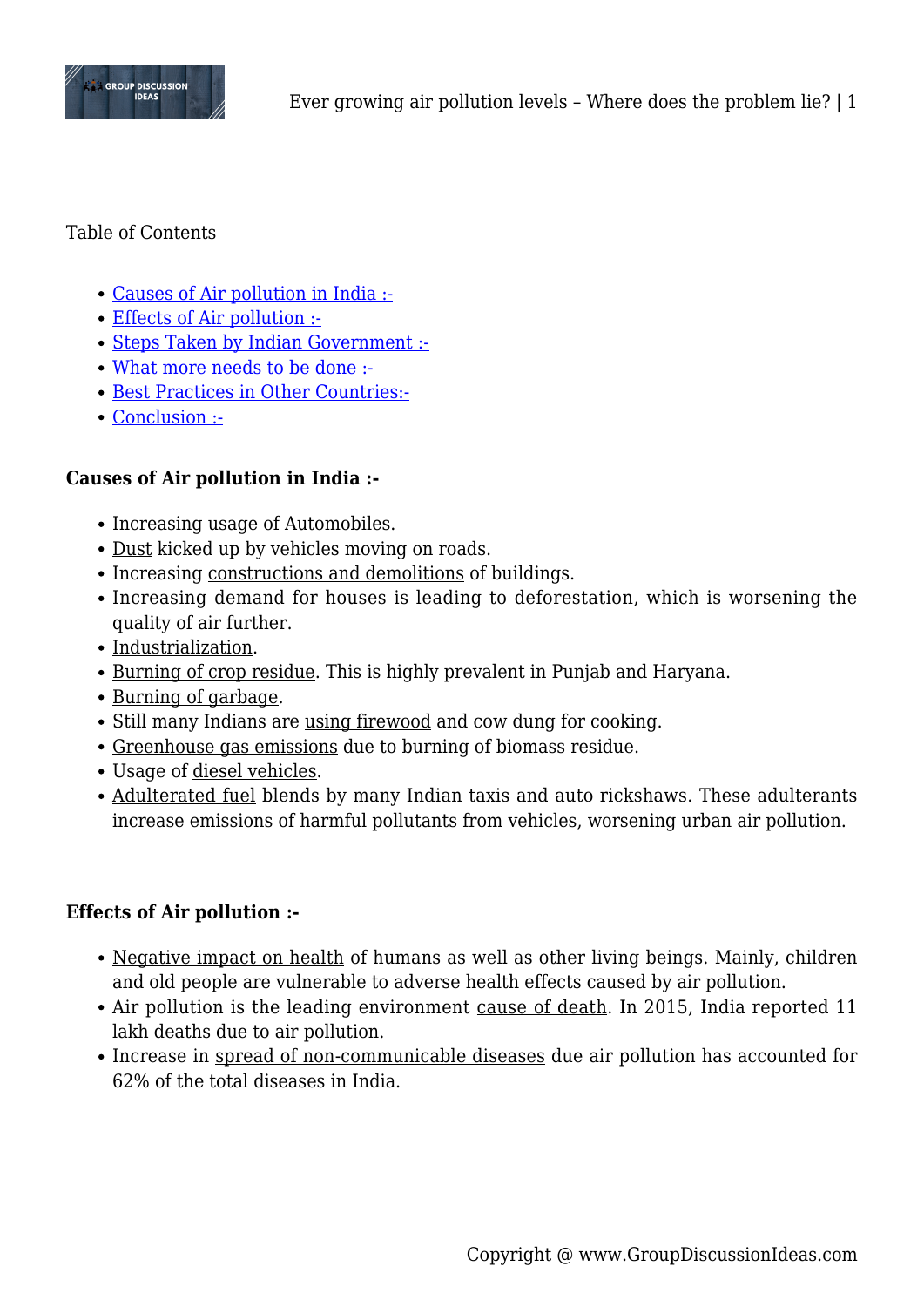

## **Steps Taken by Indian Government :-**

- Government of India enacted the "Environment (Protection) Act, 1986 (EPA)" under article 253 of the constitution after the dreadful incident of Bhopal gas tragedy.
- Indian government removed subsidies for polluting cooking gases to improve access to clean fuel for household cooking.
- The Delhi government has tried odd-even rule to reduce air pollution.
- Supreme Court banned registrations of diesel cars above 2000cc in Delhi, which is one of the highest air polluted cities of India.
- Indian government banned firecrackers on weddings.
- Burning of solid waste is banned.

### **What more needs to be done :-**

- Allocation of more funds for afforestation projects.
- Betterment of public transportation.
- Enhancing the quality of roads.
- Encouraging community forests.
- Incentives for Eco-friendly buildings.
- Encouraging the usage of clean fuels.
- Investing more in energy generation from renewable resources.
- Encouraging work from home culture to reduce vehicular pollution.

### **Best Practices in Other Countries:-**

- 'Paris' has set few good practices such as implementing odd-even bans on vehicles, making public transport free during high pollution days and encouraging car & bikepooling.
- 'Netherlands' is working on plans to to ban the sale of all petrol and diesel cars from 2025 and allowing only electric or hydrogen vehicles.
- 'Copenhagen' now has more bicycles than people.

### **Conclusion :-**

Everyone has a right to clean environment. Air pollution also needs attention just like cleanliness issue. With the help of technological advancement and public support,